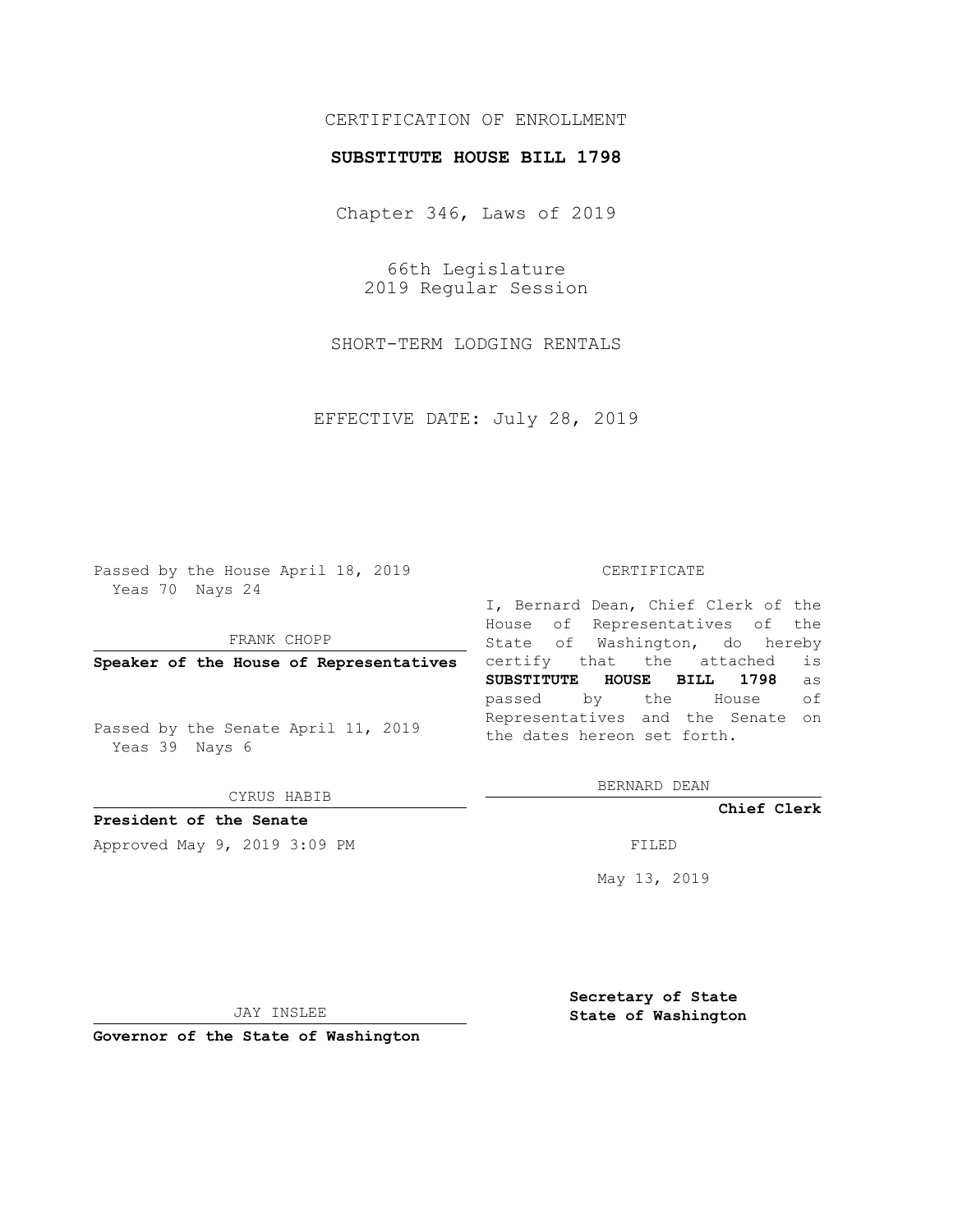### **SUBSTITUTE HOUSE BILL 1798**

AS AMENDED BY THE SENATE

Passed Legislature - 2019 Regular Session

# **State of Washington 66th Legislature 2019 Regular Session**

**By** House Consumer Protection & Business (originally sponsored by Representatives Ryu, Mosbrucker, Stanford, and Pollet)

READ FIRST TIME 02/22/19.

 AN ACT Relating to short-term rentals; adding a new chapter to 2 Title 64 RCW; and prescribing penalties.

BE IT ENACTED BY THE LEGISLATURE OF THE STATE OF WASHINGTON:

 NEW SECTION. **Sec. 1.** DEFINITIONS. The definitions in this section apply throughout this chapter unless the context clearly requires otherwise.

 (1) "Contact" means the operator or the operator's representative who is the point of contact for any short-term rental guest for the duration of the guest's stay in the short-term rental.

(2) "Department" means the department of revenue.

 (3) "Dwelling unit" means a residential dwelling of any type, including a single-family residence, apartment, condominium, cooperative unit, or room, in which a person may obtain living accommodations for less than thirty days, but not including duly licensed bed and breakfast, inn, hotel, motel, or timeshare property.

 (4) "Fee" means remuneration or anything of economic value that is provided, promised, or donated primarily in exchange for services 18 rendered.

 (5) "Guest" means any person or persons renting a short-term 20 rental unit.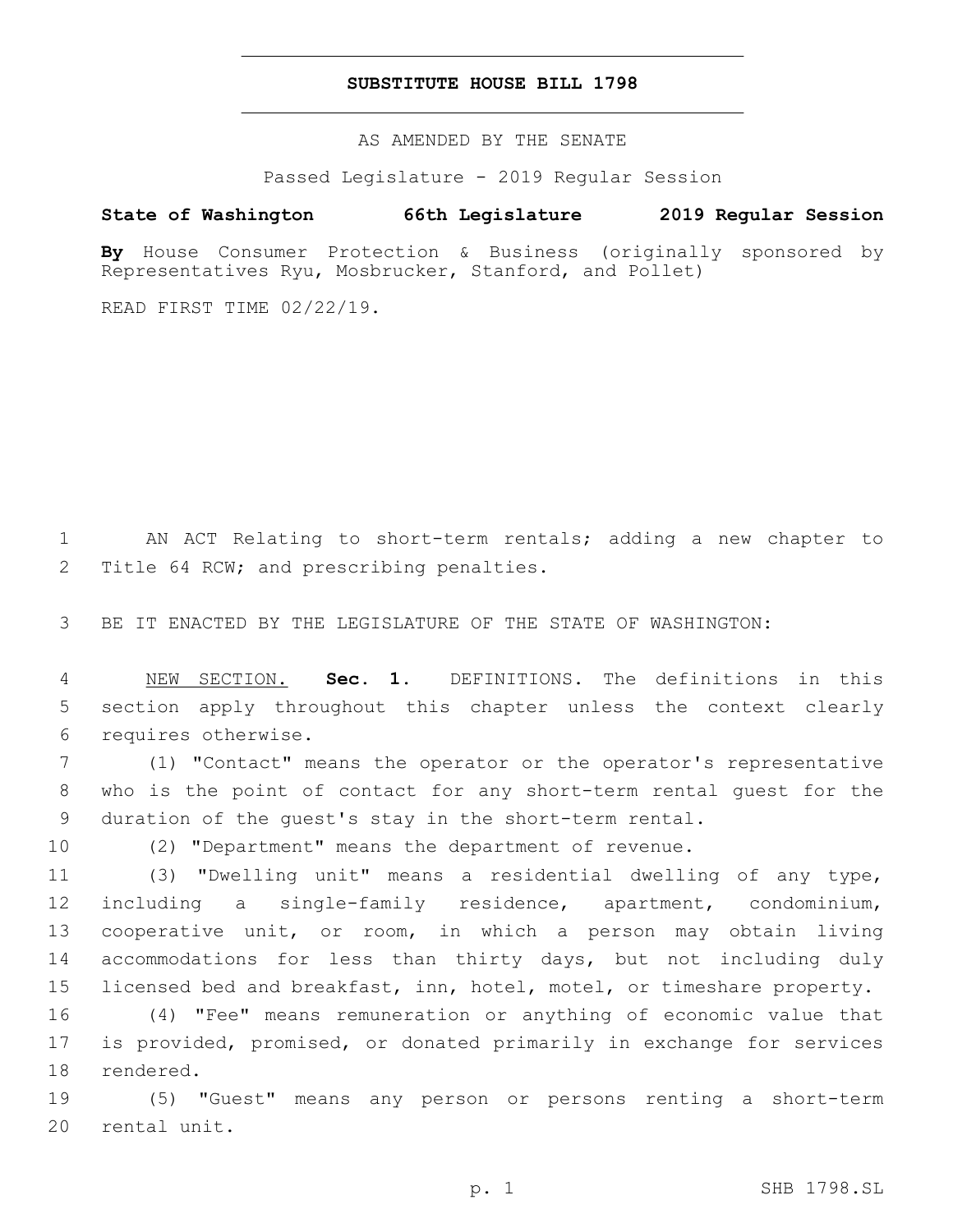(6) "Operator" or "short-term rental operator" means any person who receives payment for owning or operating a dwelling unit, or 3 portion thereof, as a short-term rental unit.

 (7) "Owner" means any person who, alone or with others, has title or interest in any building, property, dwelling unit, or portion thereof, with or without accompanying actual possession thereof, and including any person who as agent, executor, administrator, trustee, or guardian of an estate has charge, care, or control of any building, dwelling unit, or portion thereof. A person whose sole interest in any building, dwelling unit, or portion thereof is solely that of a lessee under a lease agreement is not considered an owner.

(8) "Person" has the same meaning as provided in RCW 82.04.030.

 (9)(a) "Short-term rental" means a lodging use, that is not a hotel or motel or bed and breakfast, in which a dwelling unit, or portion thereof, that is offered or provided to a guest by a short- term rental operator for a fee for fewer than thirty consecutive 17 nights.

(b) "Short-term rental" does not include any of the following:

 (i) A dwelling unit that is occupied by the owner for at least six months during the calendar year and in which fewer than three 21 rooms are rented at any time;

 (ii) A dwelling unit, or portion thereof, that is used by the same person for thirty or more consecutive nights; or

 (iii) A dwelling unit, or portion thereof, that is operated by an organization or government entity that is registered as a charitable organization with the secretary of state, state of Washington, or is classified by the federal internal revenue service as a public charity or a private foundation, and provides temporary housing to individuals who are being treated for trauma, injury, or disease, or 30 their family members.

 (10) "Short-term rental advertisement" means any method of soliciting use of a dwelling unit for short-term rental purposes.

 (11) "Short-term rental platform" or "platform" means a person that provides a means through which an operator may offer a dwelling unit, or portion thereof, for short-term rental use, and from which the person or entity financially benefits. Merely publishing a short- term rental advertisement for accommodations does not make the 38 publisher a short-term rental platform.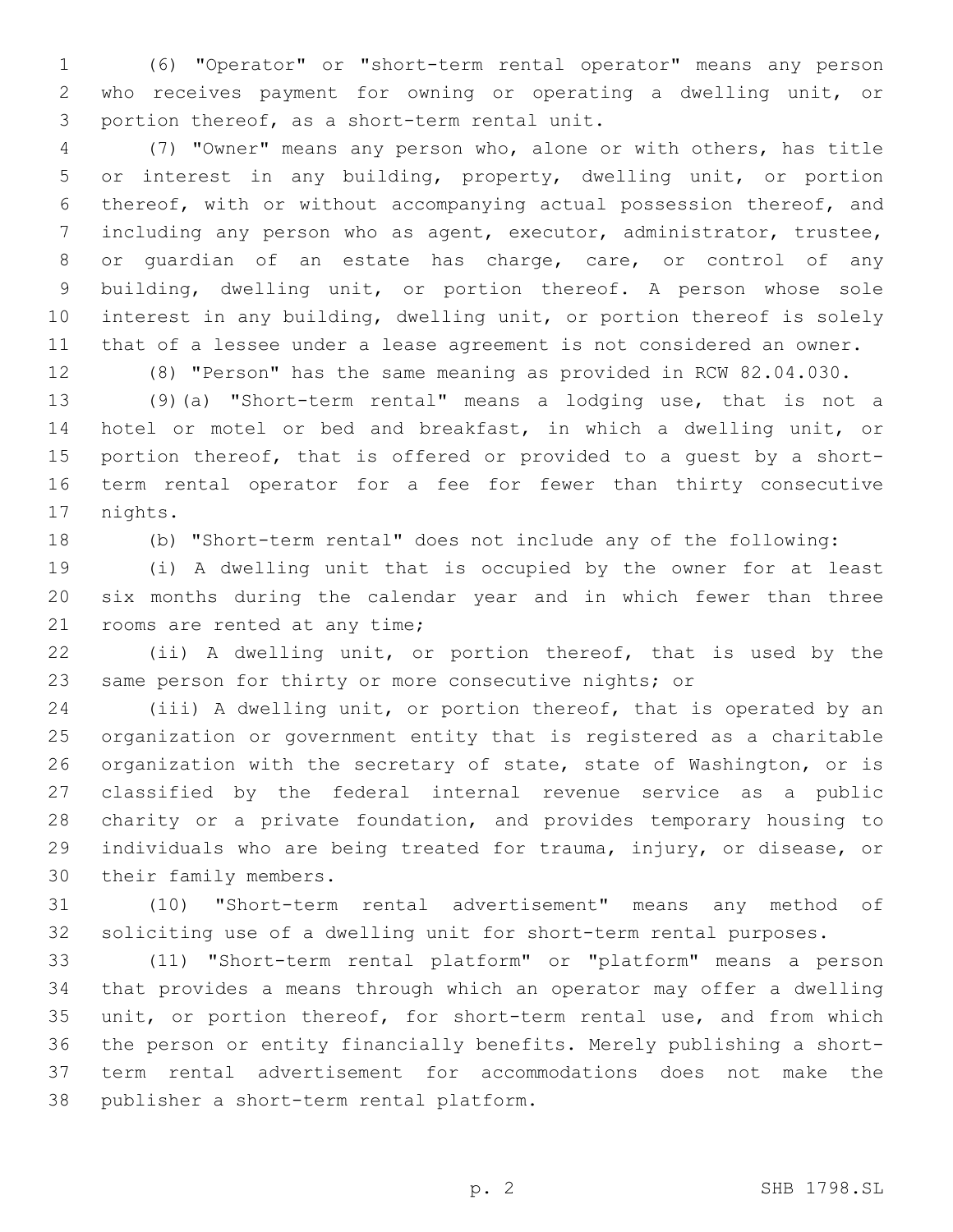NEW SECTION. **Sec. 2.** TAXES. Short-term rental operators must remit all applicable local, state, and federal taxes unless the platform does this on the operator's behalf. This includes occupancy, sales, lodging, and other taxes, fees, and assessments to which an owner or operator of a hotel or bed and breakfast is subject in the jurisdiction in which the short-term rental is located. If the short- term rental platform collects and remits an occupancy, sales, 8 lodging, and other tax, fee, or assessment to which a short-term rental operator is subject on behalf of such operator, the platform must collect and remit such tax to the appropriate authorities.

 NEW SECTION. **Sec. 3.** CONSUMER SAFETY. (1) All short-term rental operators who offer dwelling units, or portions thereof, for short-term rental use in the state of Washington must:

 (a) Provide contact information to all short-term rental guests during a guest's stay. The contact must be available to respond to inquiries at the short-term rental during the length of stay;

 (b) Provide that their short-term rental is in compliance with RCW 19.27.530 and any rules adopted by the state building code council regarding the installation of carbon monoxide alarms; and

 (c) Post the following information in a conspicuous place within 21 each dwelling unit used as a short-term rental:

(i) The short-term rental street address;

 (ii) The emergency contact information for summoning police, 24 fire, or emergency medical services;

(iii) The floor plan indicating fire exits and escape routes;

26 (iv) The maximum occupancy limits; and

 (v) The contact information for the operator or designated 28 contact.

 (2) Short-term rental platforms must provide short-term rental operators with a summary of the consumer safety requirements in 31 subsection (1) of this section.

 (3) For a first violation of this section, the city or county attorney must issue a warning letter to the owner or operator. An owner that violates this section after receiving a warning letter is guilty of a class 2 civil infraction under chapter 7.80 RCW.

 NEW SECTION. **Sec. 4.** SHORT-TERM RENTAL PLATFORMS. (1) No short-term rental platform may engage in the business in the state of